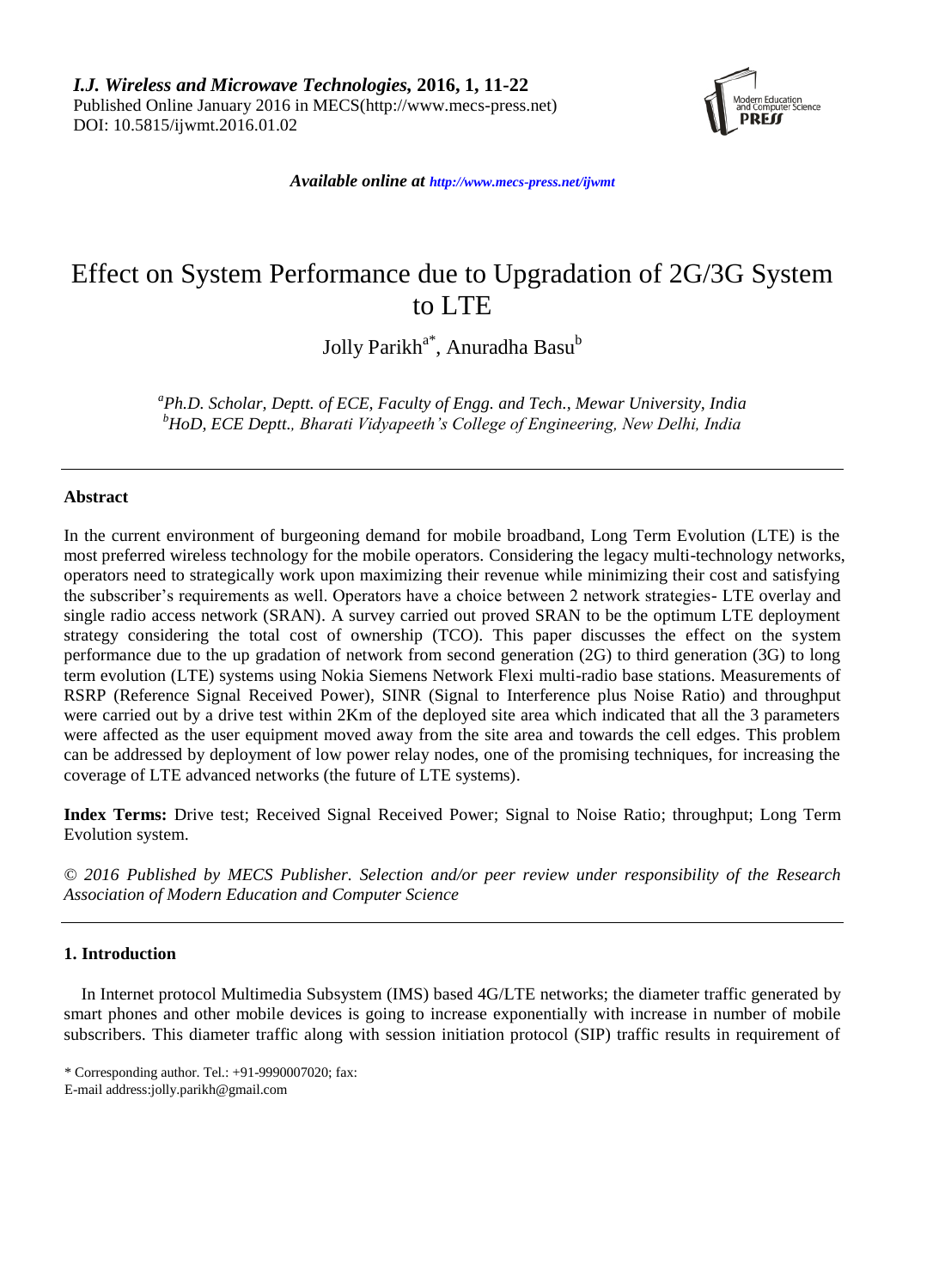wider bandwidth. As compared to their legacy GSM 2G and UMTS 3G networks, the LTE wireless networks offer wider bandwidths due to improved spectral efficiency obtained with use of OFDM schemes. These wider bandwidths in turn support higher datarates [1]. But the spectral efficiency decreases with distance from the eNodeB as at larger distances the received power decreases due to path loss, interference and increase in noise level [2]. With distance the radio parameters such as received signal received quality (RSRQ), signal to interference to noise ratio (SINR), received signal received power (RSRP) levels and throughput degrade drastically in case of LTE systems as compared to that in 2G and 3G systems.

#### **2. Related Work**

The work carried out in the research article by Prabhat Sainju [3] discusses the performance of LTE 1800, LTE 800 and UMTS 900 networks with respect to the radio parameters like RSRP, RSRQ and SINR. The limitations of the work carried out in the article was that since it was a test network, interference from other UEs and other interfering sites was not taken into consideration while measuring the radio parameters like RSRP, SINR, throughput. Also the coverage analysis was limited to only rural environment. The current work consists of performance analysis of practically deployed LTE network in an urban environment wherein the interference from UEs and other interfering sites affect the measurement of the radio parameters. Also, inter radio access technology handover like LTE to UMTS, LTE to GSM have been verified. Mobility key performance indicators like network accessibility, success rate, e-Radio access bearer (e-RAB) establish success rate, call drop rate etc. have also been measured.

# **3. Site Configuration**

The paper discusses the deployment of LTE system at a site where previously 2G and 3G systems base station (BTS) were already installed. The tables I and II give the BTS configuration of G800/W900 and G1800.While the BTS configuration for W2100 has been shown in table III. The GPS position of this preexisting site was Latitude of N 3.14°, Longitude of E 101.69° and the site altitude of 70m. Flexi multicarrier radio base station equipment operating at various frequency bands supporting GSM carriers in GSM dedicated mode and WCDMA carriers in WCDMA dedicated mode were installed at the site [4]. There were 3 multicarrier power amplifiers installed, one for each sector. Configuration used was 1SM + 1RFM/ 2SM + 2RFM for 2G and 3G networks respectively. Single band antennas were used to provide coverage in all the 3 sectors for both 2G/3G systems.

| Parameter                 | Cell 1       | Cell 2        | Cell 3       |
|---------------------------|--------------|---------------|--------------|
| Total no. of Antennas     | 1            |               |              |
| Antenna height (m AGL)    | 31.5         | 25.5          | 25.5         |
| Antenna direction         | $50^{\circ}$ | $180^{\circ}$ | 300°         |
| Antenna electrical tilt   | $9^{\circ}$  | $2^{\circ}$   | $12^{\circ}$ |
| Antenna mechanical tilt   | $2^{\circ}$  | $2^{\circ}$   | $2^{\circ}$  |
| Antenna Gain (dBi)        | 15           | 15            | 15           |
| Transmitted power (Watts) | 20           | 20            | 20           |

Table 1. 2G BTS Configuration for G800/W900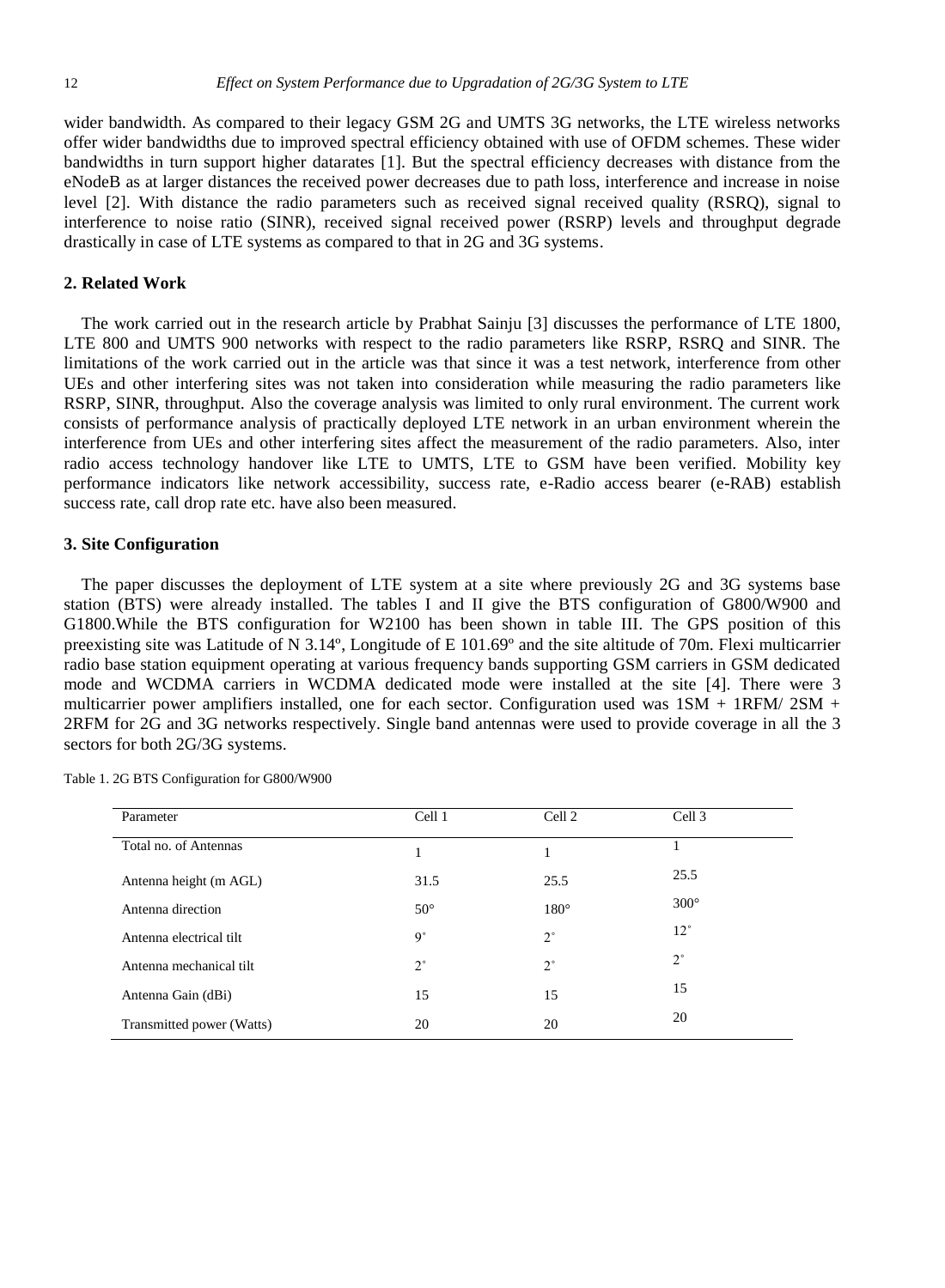Table 2. 2G BTS Configuration for G1800

| Parameter                 | Cell 1       | Cell 2      | Cell 3        |
|---------------------------|--------------|-------------|---------------|
| Total no. of Antennas     |              |             |               |
| Antenna height (m AGL)    | 31.5         | 25.5        | 25.5          |
| Antenna direction         | $20^{\circ}$ | 170°        | $300^{\circ}$ |
| Antenna electrical tilt   | $0^{\circ}$  | $1^{\circ}$ | $0^{\circ}$   |
| Antenna mechanical tilt   | $2^{\circ}$  | $2^{\circ}$ | $2^{\circ}$   |
| Antenna Gain (dBi)        | 18           | 18          | 18            |
| Transmitted power (Watts) | 20           | 20          | 20            |

Table 3. UMTS BTS Configuration for W2100

| Parameter                 | Cell 1       | Cell 2      | Cell 3      |  |
|---------------------------|--------------|-------------|-------------|--|
| Total no. of Antennas     |              |             |             |  |
| Antenna height (m AGL)    | 31.5         | 25.5        | 31.5        |  |
| Antenna direction         | $30^{\circ}$ | 210°        | 310°        |  |
| Antenna electrical tilt   | $4^{\circ}$  | $3^{\circ}$ | $6^{\circ}$ |  |
| Antenna mechanical tilt   | $2^{\circ}$  | $2^{\circ}$ | $2^{\circ}$ |  |
| Antenna Gain (dBi)        | 18           | 18          | 18          |  |
| Transmitted power (Watts) | 20           | 20          | 20          |  |

In order to provide LTE coverage to nearby office buildings and residential area, new NSN Flexi multi radio eNodeB was stacked on existing equipment [5]. The eNodeB configuration for the upgraded system is given in table IV. Here the existing W2100 single band antenna was swapped to new dual band W2100/L1800 antenna to support the LTE 1800 technology. Apart from this, existing cabling, rectifier, AC breakers were replaced with new cabling, rectifier and  $1 * 63$  A DC breaker for new NSN Flexi. New radio resource head (RRH) was mounted on existing antenna main boom for all of the 3 sectors and a feeder was connected from RRH to antenna. Height of the new structure was 27 m/33 m AGL (Above Ground Level).

Table 4. LTE eNodeB Configuration

| Parameter                 | Cell 1       | Cell 2        | Cell 3      |
|---------------------------|--------------|---------------|-------------|
| Total no. of Antennas     |              |               |             |
| Antenna height (m AGL)    | 31.5         | 25.5          | 31.5        |
| Antenna direction         | $30^{\circ}$ | $210^{\circ}$ | 310°        |
| Antenna electrical tilt   | $4^{\circ}$  | $3^{\circ}$   | $6^\circ$   |
| Antenna mechanical tilt   | $2^{\circ}$  | $2^{\circ}$   | $2^{\circ}$ |
| Antenna Gain (dBi)        | 18           | 18            | 18          |
| Transmitted power (Watts) | 20           | 20            | 20          |

#### **4. Performance Analysis**

The performance analysis of the deployed network is carried out by considering few of the LTE radio parameters like the Received signal received power (RSRP), Signal to interference to noise ratio (SINR) and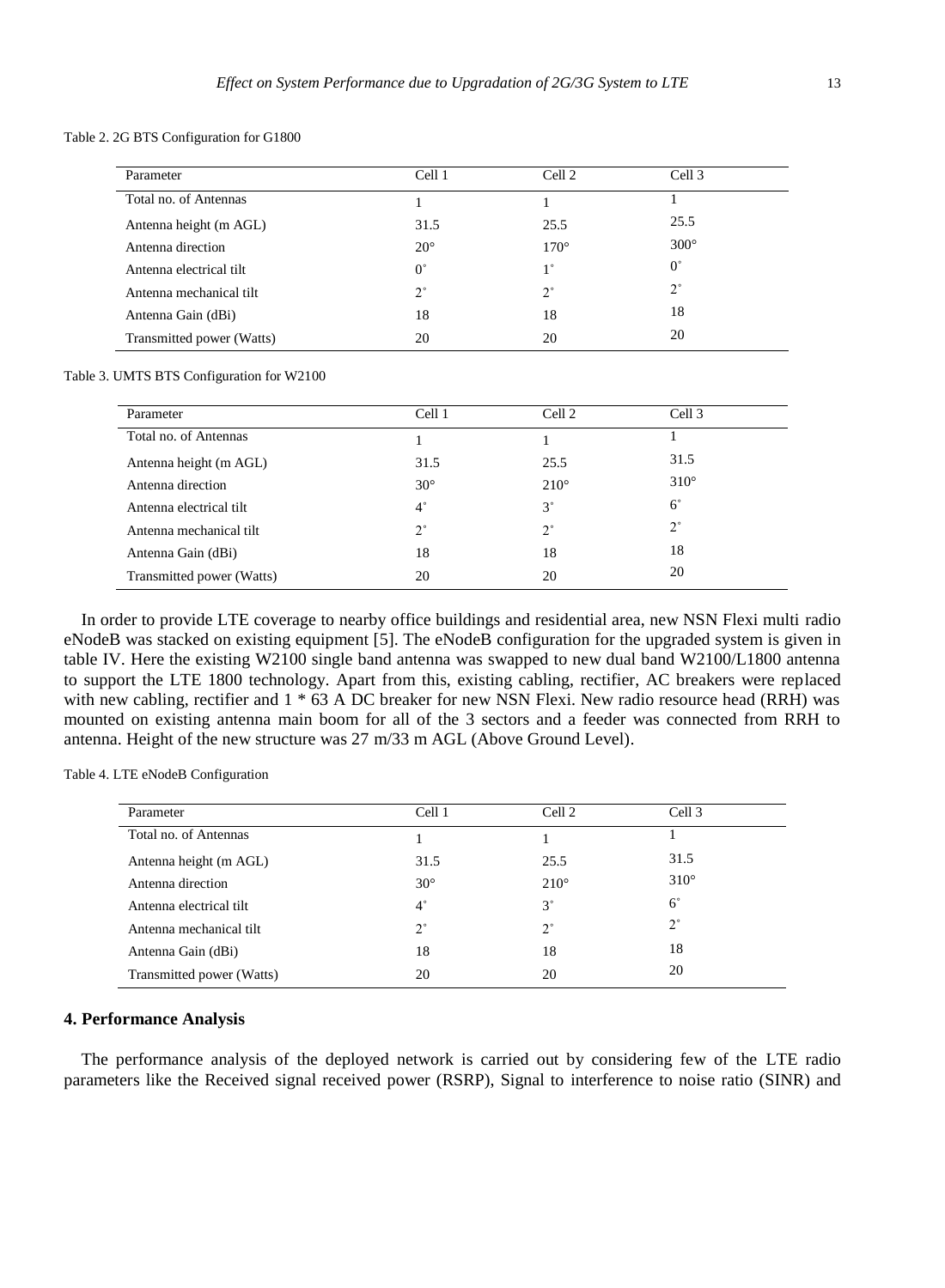user equipment (UE) throughput.

#### *(a) Received Signal Received Power*

RSRP proves to be an important measurement factor for determining the coverage of an LTE network. It is used in calculating the Received signal received quality (RSRQ) parameter which in turn determines the quality of the signal. The relationship between RSRP and RSRQ is given as,

$$
RSRQ = N * \frac{RSRP}{RSSI} \text{ in dB}
$$
 (1)

Where, N is the number of resource blocks over the measurement bandwidth. RSSI is the received signal strength indicator, which includes all types of power from co-channel serving and non-serving cells; adjacent channel interference; thermal noise within the measurement bandwidth [6]. Hence RSRQ indicates the portion of pure RS power over the whole E-UTRA power received by the UE.

#### *(b) Signal to interference to noise ratio (SINR) and throughput*

For planning of any network, two important planning parameters, to be taken into consideration by the network providers, are the SINR and the throughput.

Shannon's formula states:

$$
C = B * \log_2(1 + SINR)
$$
 in bits per second, (2)

Where, C is the capacity of the channel or throughput (bps), B is the bandwidth of the channel (Hz), SINR is signal to interference to noise ratio (in linear scale). Hence,

$$
SINR = 10 * \log_{10}(2^{C/B} - 1) \text{ in dB}
$$
 (3)

The above equation shows that SINR determines the throughput (capacity) of a system. It is used to calculate the Channel quality indicator (CQI), which ranges from 0 to 15. Higher is the CQI, higher is the throughput, as higher order modulation will be used by eNodeB.

#### *4.1. Performance analysis of network in terms of RSRP, SINR and UE throughput*

Drive test was conducted within 2 Km of the area surrounding the site. The user equipment (UE) was locked to LTE so as to ensure that no inter radio access technology (RAT) handovers occurred and the UE was attached to the LTE 1800 network all the time. UE RSRP and SINR levels were monitored. RSRP is one of the important factors fordetermining the coverage of LTE networks [7]. Fig. 1 shows the RSRP plot for the site serving the active cell to the UE. The green color indicates higher RSRP levels and hence better RF levels. Areas nearer to the site show better RF levels. The red color areas which are away from the site indicate poorer RSRP and hence poor RF levels. It can be seen that in the areas nearer to the eNodeB the RSRP level was stronger ( $\sim \ge$  (-75) dBm) and as we move away from the site the RSRP level gradually decreases to  $\le$  (-110) dBm. The RSRP level stayed in the range of <  $(-95)$  dBm to  $\geq (-110)$  dBm for about 31% of cases. The better signal level of  $\ge$  (-75) dBm was obtained only in 22 % of cases but at the same time the worst case RSRP level  $(<$  (-110) dBm) was obtained only for 8% of total cases. Hence on an average probability of a RSRP level of acceptable range ( $\lt$  (-95) dBm and  $\ge$  (-110) dBm) was about 31%. This supports the theoretical values of RSRP levels for usable signals which is in the range of  $((-75)$  dBm to  $(-120)$  dBm from cell site to cell edges for LTE systems [8]. Hence the signal strength is stronger at the center of the cell (nearer to the site) and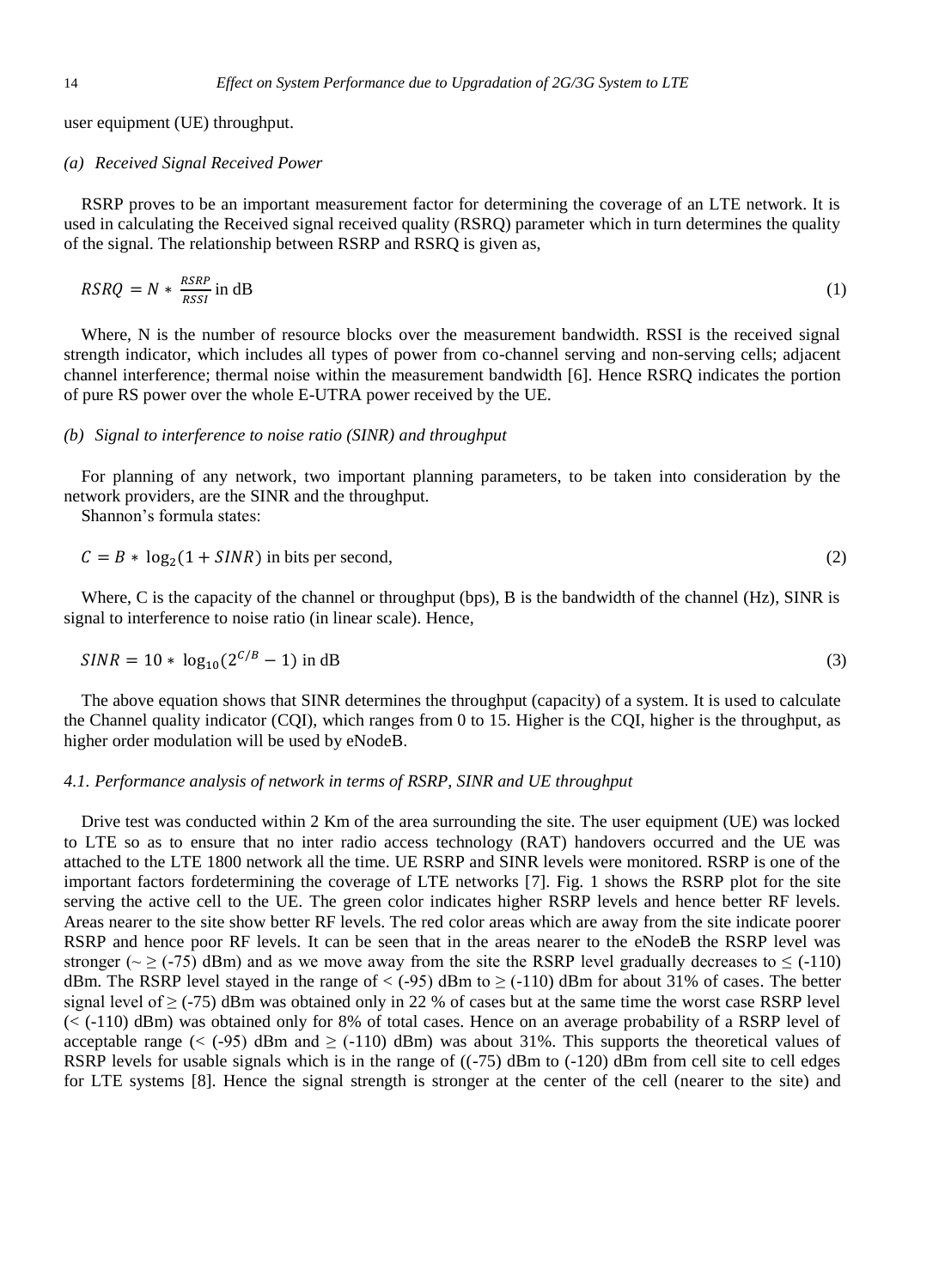diminishes as UE moves away from the center and towards the cell edges. The radio frequency (RF) levels, at the deployed site, are better in 31% of cases. Thus the deployed LTE network intended to provide coverage to targeted areas did meet the requirements.



| RSRP (dBm) [Samples] |                       |             |  |  |
|----------------------|-----------------------|-------------|--|--|
|                      | $>= -75$              | 1356 22.32% |  |  |
|                      | $< -75$ and $>= -85$  | 1198 19.72% |  |  |
|                      | $<$ -85 and $>=$ -95  | 1199 19.74% |  |  |
|                      | $<$ -95 and $>=$ -110 | 1864 30.68% |  |  |
|                      | $\epsilon$ -110       | 458 7.54%   |  |  |

### Fig.1. RSRP plot and Legend



| SNR (dB) [Samples] |             |  |  |
|--------------------|-------------|--|--|
| $>= 20$            | 1332 21.94% |  |  |
| $< 20$ and $>= 10$ | 2052 33.80% |  |  |
| $< 10$ and $>= 3$  | 1886 31.07% |  |  |
| - 3                | 801 13.19%  |  |  |

#### Fig.2. SNR plot and Legend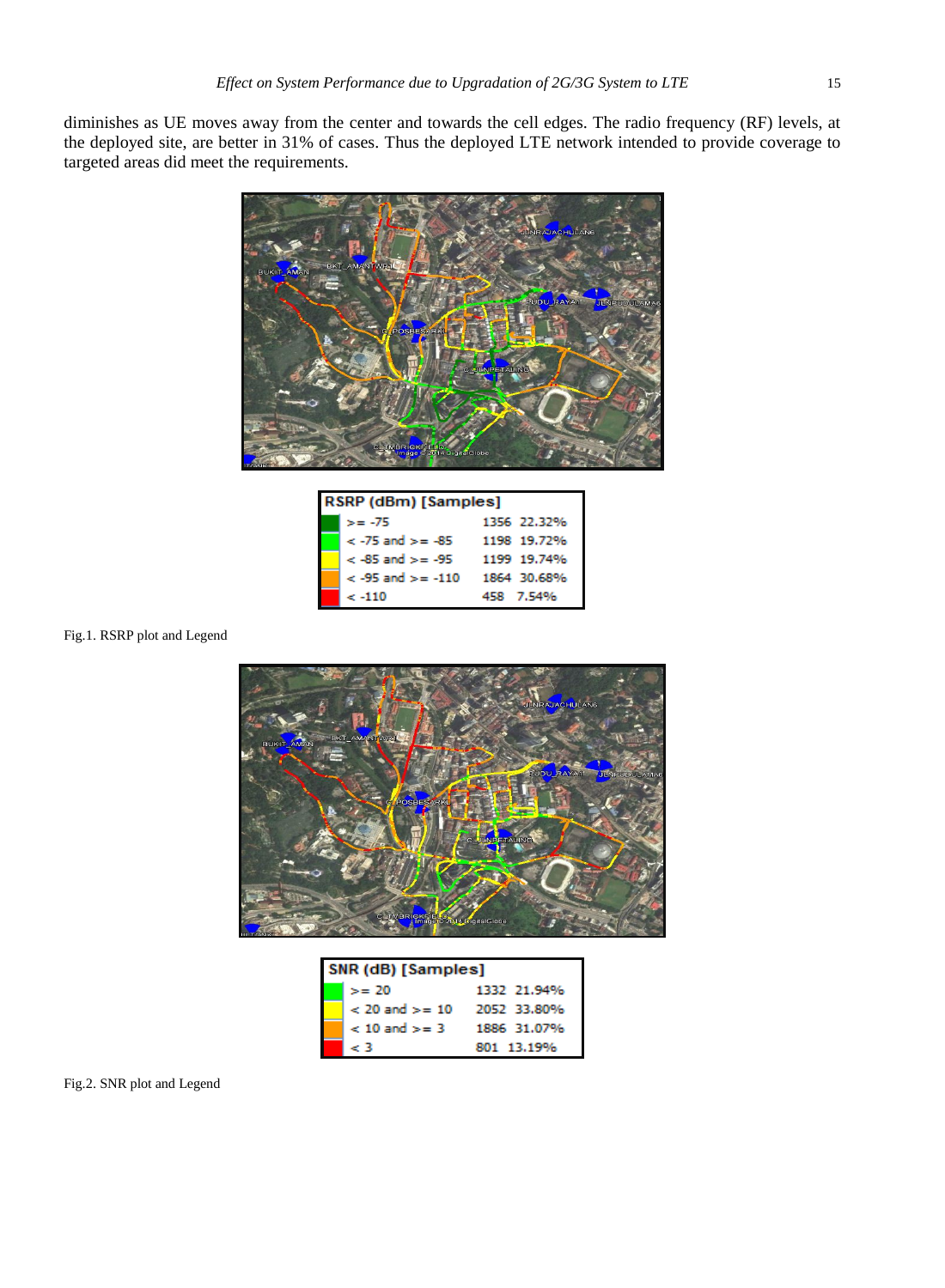For coverage limited environment as with the currently deployed system the SINR can be approximated with SNR [3]. The UE SNR plot with its legend has been shown in Fig. 2. The green color areas depict regions with higher SNR while red color areas depict regions experiencing lower SNR. Signal to interference to noise ratio can be given as,  $S/(I+N)$  in dB. Where, S is the signal power received. I is the interference signal power and N is the noise power at the UE. As the UE distance from eNodeB increases, the received signal power from its home eNodeB reduces and the interference power which is the summation of both, the own cell interference power and the other cell interference [9], increases. Thus interference affects the SINR value drastically [10].

At the cell edges, lower SINR values also result due to delay in handover. As the UE is moving towards the cell edge, it comes under the coverage of more than one cells. Only when handover is completed, the UE can be strongly served by a particular cell. In cases of lower SNR, the services to the UE could be provided by the second best cell [11]. The maximum SNR value  $>= 20$  dB is obtained in 22% of cases while the minimum SNR of < 3dB is obtained only in 13% of cases (where the UE is away from the site). This supports the theoretical concept that as UE moves away from the site the noise level increases and hence the SINR decreases [12]. Probability of SINR values of  $< 20$  dB and  $>= 10$  dB is 34% i.e. on an average SNR of the LTE 1800 system, configured presently, remains between 10 dB and 20 dB.



Fig.3. Downlink Throughput Plot and Legend

Downlink throughput is also one of the important parameters revealing the performance of a radio network. Fig. 3 shows the downlink throughput of a UE using the LTE coverage. It can be concluded that UE downlink throughput also follows the trend of RSRP and SINR. Areas with green indicate higher throughputs and red areas symbolize lower throughputs. The UE downlink throughputs are higher in areas nearer to site and reduces gradually as the UE move towards the cell edges. Wide variations in UE throughput, within the coverage areas may also result due to changes in the radio conditions (channel quality, path losses etc.) of the currently deployed network. Path loss is a major component affecting the RF levels and hence the channel quality in any telecommunication network. Various path loss prediction models have been worked upon till date [13-18] for link budget analysis of a communication network, operating in different environmental conditions.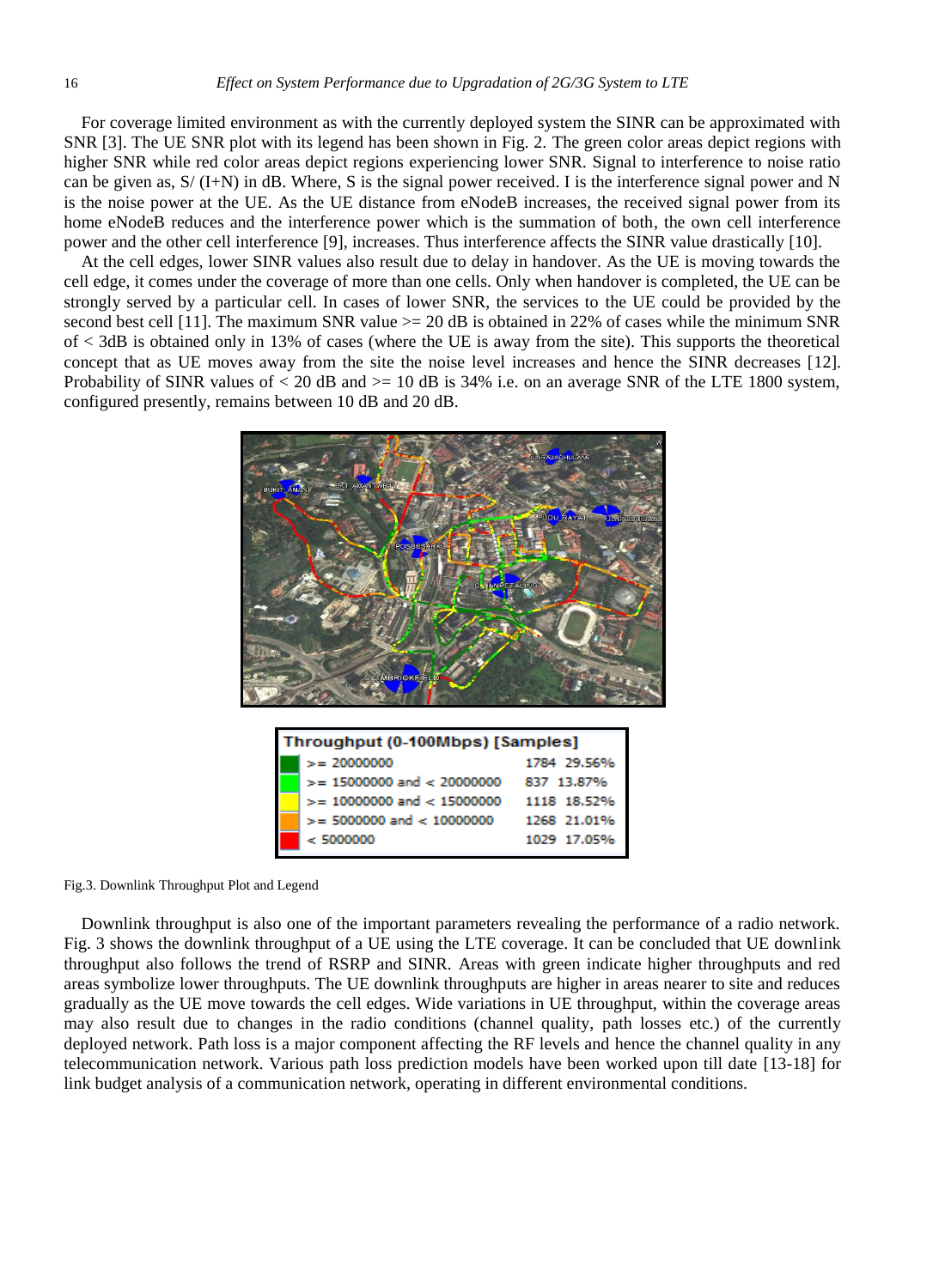Also as the RSRP reduces with distance, the CQI value decreases which in turn affects the spectral efficiency resulting in lower throughput. About 30% of measurement data yields a throughput above 20 Mbps while only 17% of measurement data has throughput < 5 Mbps.

The downlink UE throughput histogram for the sector 1 has been shown in Fig. 4.



Fig.4. Downlink Histogram of Sector 1

The elevation variation plays an important role in reduction of RSRP level in a radio network. Due to the knife edge diffraction loses, reflections etc. the signal strength at the UE decreases which in turn reflects the throughput in the area. The elevation variation profile of sector 1 (shown in Fig. 5) reveals that there are lots of elevation variations in this sector. Due to this the achievable throughput in sector 1 varies from 25 Mbps to 60 Mbps and SINR is  $>= 10$  dB.



Fig.5. Elevation Variation in Sector 1

In sector 2 coverage area there is dense clutter of high rise buildings, causing multipath propagations, which also results in low RSRP and SINR is of >= 10 dB. Thus throughput also decreases in this area and varies from 55Mbps to 22Mbps.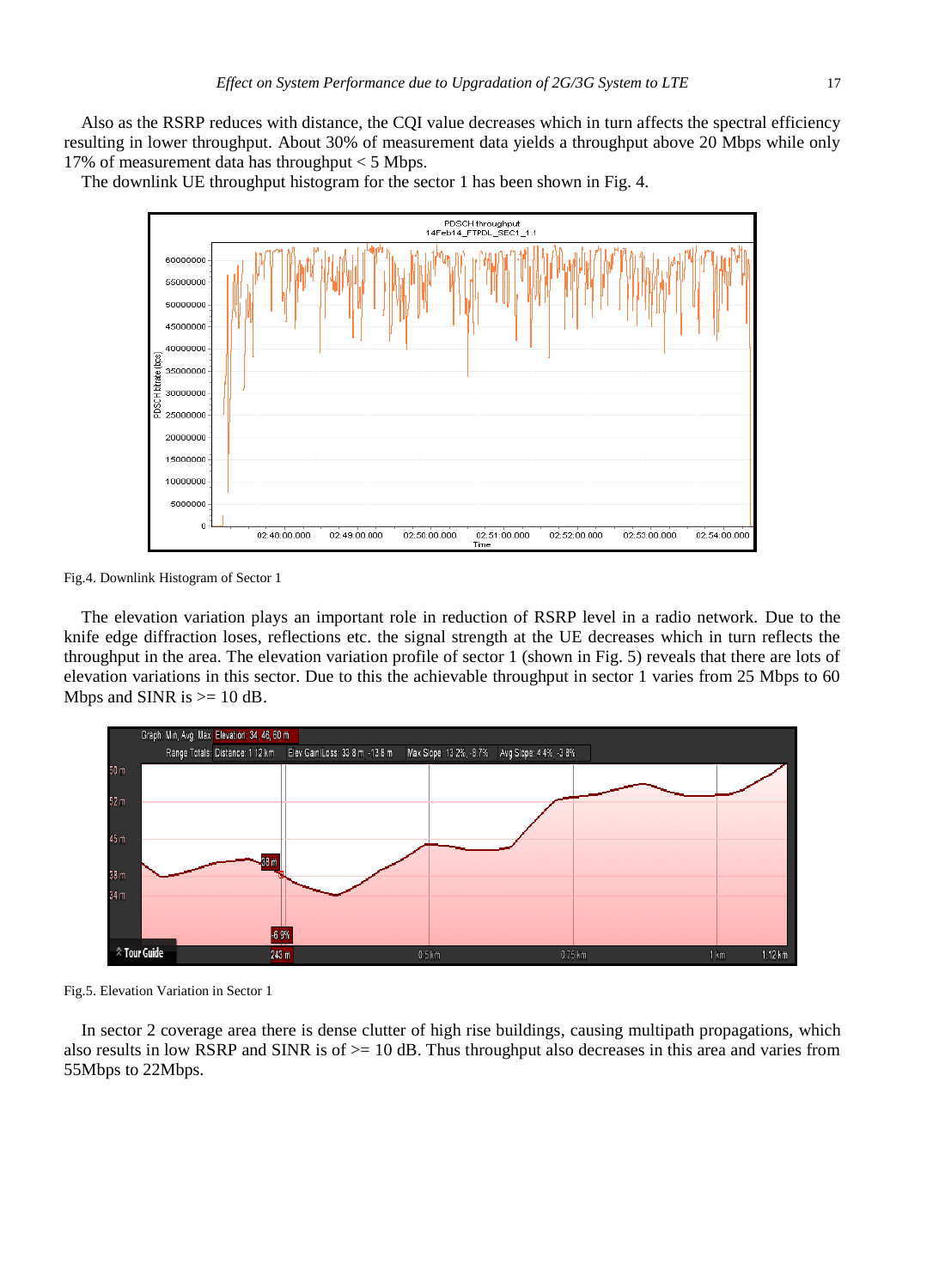

Fig.6. Downlink Throughput of Sector 2

Whereas in sector 3 low RSRP and hence poor SINR ( $>= 10$  dB) is observed and the throughput varies from about 60 Mbps to 15 Mbps. The Physical downlink share channel (PDSCH) throughput is considered for the performance analysis because PDSCH is used for data transmission only and does not consider the control information. On an average the downlink throughput of the 3 sectors comes out to be 20 Mbps. The multipath fading affects the performance of the system, but its effect can be mitigated by use of diversity combining scheme such as those discussed in [19].



Fig.7. Downlink Throughput of Sector 3

The uplink UE throughput histograms for the 3 sectors have been shown in Fig. 8. The uplink UE throughput varies from 16 Mbps to 5 Mbps for sector 1 and 20 Mbps to 5\6 Mbps for sector 2 and 19 Mbps to 6 Mbps for sector 3. The average uplink throughput for the 3 sectors was 12 Mbps as depicted in the table V. The Physical uplink share channel (PUSCH) throughput has been considered here as PUSCH contains user information data as well as control signals data and is usually found to be a limiting link.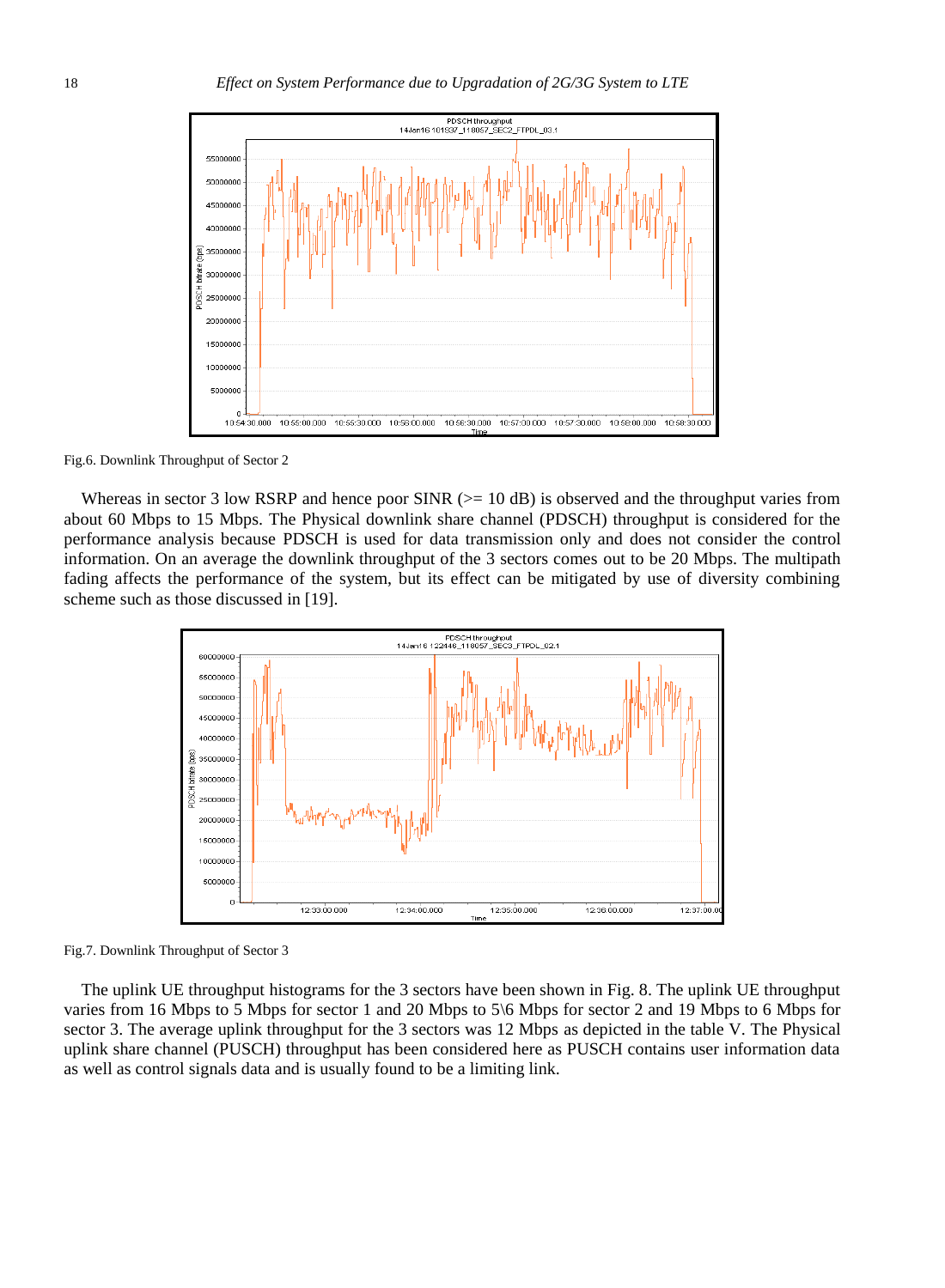







Sector 3 throughput

Fig.8. Uplink Throughput of UE in all three Sectors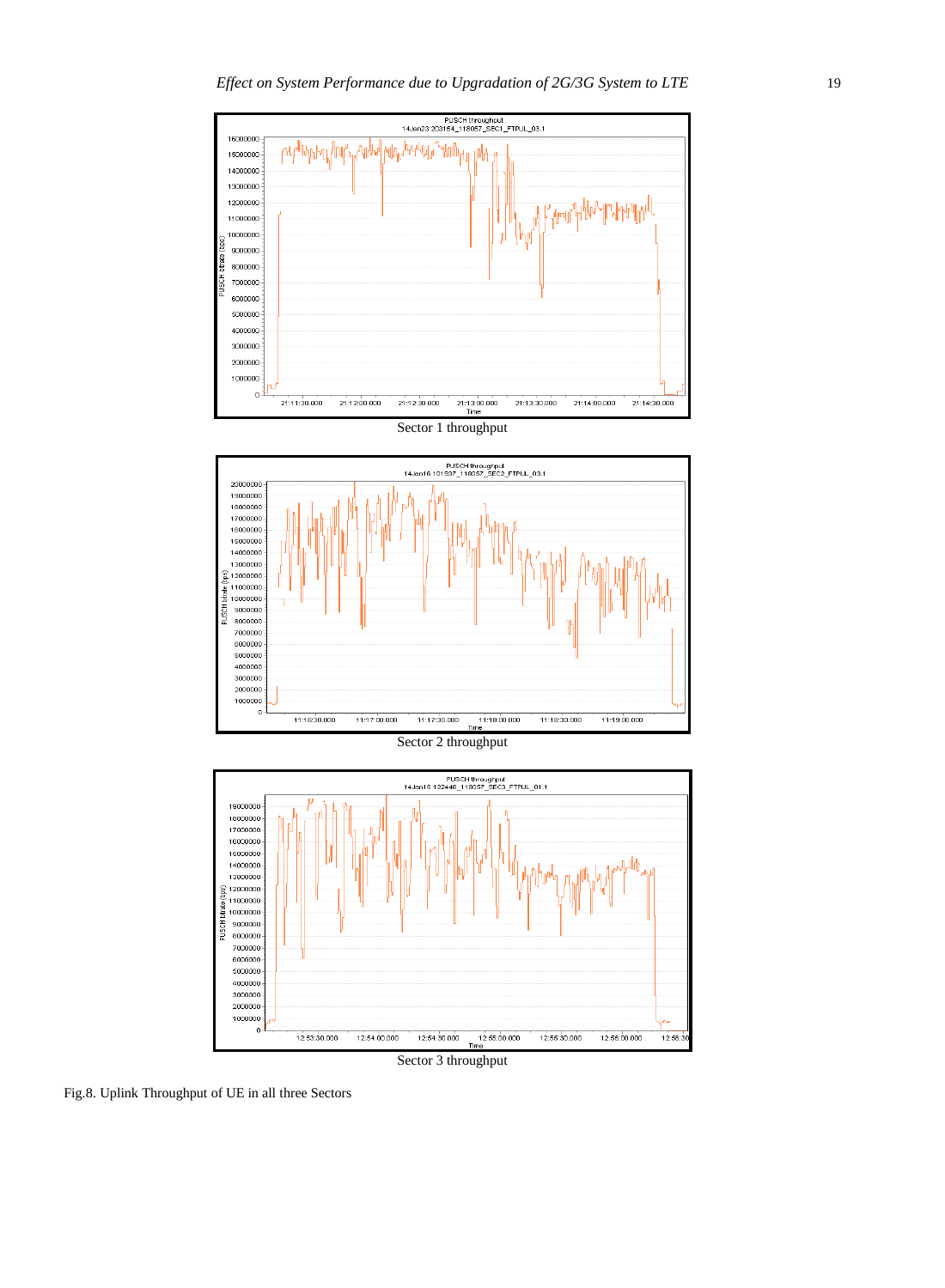The graphs show that UL throughput degrades with time in all 3 sectors as the factors like, eNodeB receiver sensitivity, antenna diversity gain, UE transmit power , propagation loss of UL radio signals, impact of towermounted amplifiers (TMA) etc. affect the signal power level. Higher minimum UL throughput can be achieved by increasing the number of resource blocks the mobile, at cell edge, can use. This in turn will affect the noise bandwidth, which the receiver must consider, thereby reducing the maximum allowable path loss (MAPL) for the PUSCH. Hence for applications like live streaming in UL, it is important to clearly define the minimum UL throughput required at the cell edge as this will affect the MAPL.

#### *4.2. Key Performance Indicators (KPI)*

The key performance indicators (KPI), for the deployed LTE radio network, are shown in the table V. From the table it can be seen that the practically achieved results of various KPI, for all the three sectors, were within the limits of the desiredtarget values defined for all the three different polygons. Hence the deployed LTE network provided a good coverage in all the three sectors.

| KPI                                             | Suburban Polygon             | <b>Site Results</b>    | <b>Site Results</b> | <b>Site Results</b> |
|-------------------------------------------------|------------------------------|------------------------|---------------------|---------------------|
|                                                 |                              | (Sector 1)             | (Sector 2)          | (Sector 3)          |
| <b>Static Test</b>                              |                              |                        |                     |                     |
| Network Accessibility Success Rate              | $>= 99\%$                    | 100.00%                | 100.00%             | 100.00%             |
| e-RAB Establish Success Rate                    | $>= 99\%$                    | 100.00%                | 100.00%             | 100.00%             |
| Call Drop Rate                                  | $\leq 1.5\%$                 | 0.00%                  | 0.00%               | 0.00%               |
| <b>Idle to Active Transition Time</b>           | $\epsilon$ = 100 $\text{ms}$ | 98.23 ms               | 92.07 ms            | 85.13 ms            |
| Network Attach Latency                          | $\epsilon$ = 450 $\text{ms}$ | $164$ ms               | $152$ ms            | $152$ ms            |
| Download throughput @ 20MHz bandwidth           | Avg 20Mbps                   | 55.04 Mbps             | 36.60 Mbps          | 32.90 Mbps          |
| Upload throughput @ 20MHz bandwidth             | Avg 10Mbps                   | 11.53 Mbps             | 12.89 Mbps          | $12.27$ Mbps        |
| Ping Round Trip Time                            | 20ms                         | 18 <sub>ms</sub>       | 16 <sub>ms</sub>    | $20 \text{ ms}$     |
| HTTP session time                               | $\leq$ 3 sec (6 sec)         | $0.45$ s               | 0.47 s              | 0.54 s              |
| Video Streaming                                 | Success/Fail                 | <b>Success</b>         | <b>Success</b>      | <b>Success</b>      |
| VOIP (Skype)                                    | Success/Fail                 | <b>Success</b>         | <b>Success</b>      | <b>Success</b>      |
| CS Fall Back Call Setup                         | Success/Fail                 | 8.2s                   | 5.8s                | 6.0s                |
| $CS$ Fall Back $3G \rightarrow LTE$ Reselection | Success/Fail                 | 43.5s                  | 45.0s               | 42.6s               |
| Mobility KPI                                    |                              | <b>Mobility Result</b> |                     |                     |
| Mobility Test (Short Call)                      |                              |                        |                     |                     |
| Network Accessibility Success Rate @ 50km/h     | $>= 98\%$                    | 100.00%                |                     |                     |
| e-RAB Establish Success Rate @ 50km/h           | $>= 97\%$                    | 99.30%                 |                     |                     |
| Call Drop Rate @ 50 km/h                        | $\leq 1.5\%$                 | 0.00%                  |                     |                     |
| Mobility Test (Long Call)                       |                              |                        |                     |                     |
| Download throughput                             | 15Mbps                       | 25.15Mbps              |                     |                     |
| <b>PS</b> Services                              |                              |                        |                     |                     |
| Intra-LTE Handover Failure                      | $\leq$ 2%                    | 0.00%                  |                     |                     |
| $LTE \le$ > UMTS reselection                    | Success/FAIL                 | <b>Success</b>         | <b>Success</b>      | <b>Success</b>      |
| LTE -> UMTS handover                            | Success/FAIL                 | <b>Success</b>         | <b>Success</b>      | <b>Success</b>      |
| LTE -> GSM reselection                          | Success/FAIL                 |                        |                     |                     |

Table 5. Kpis for the Deployed LTE System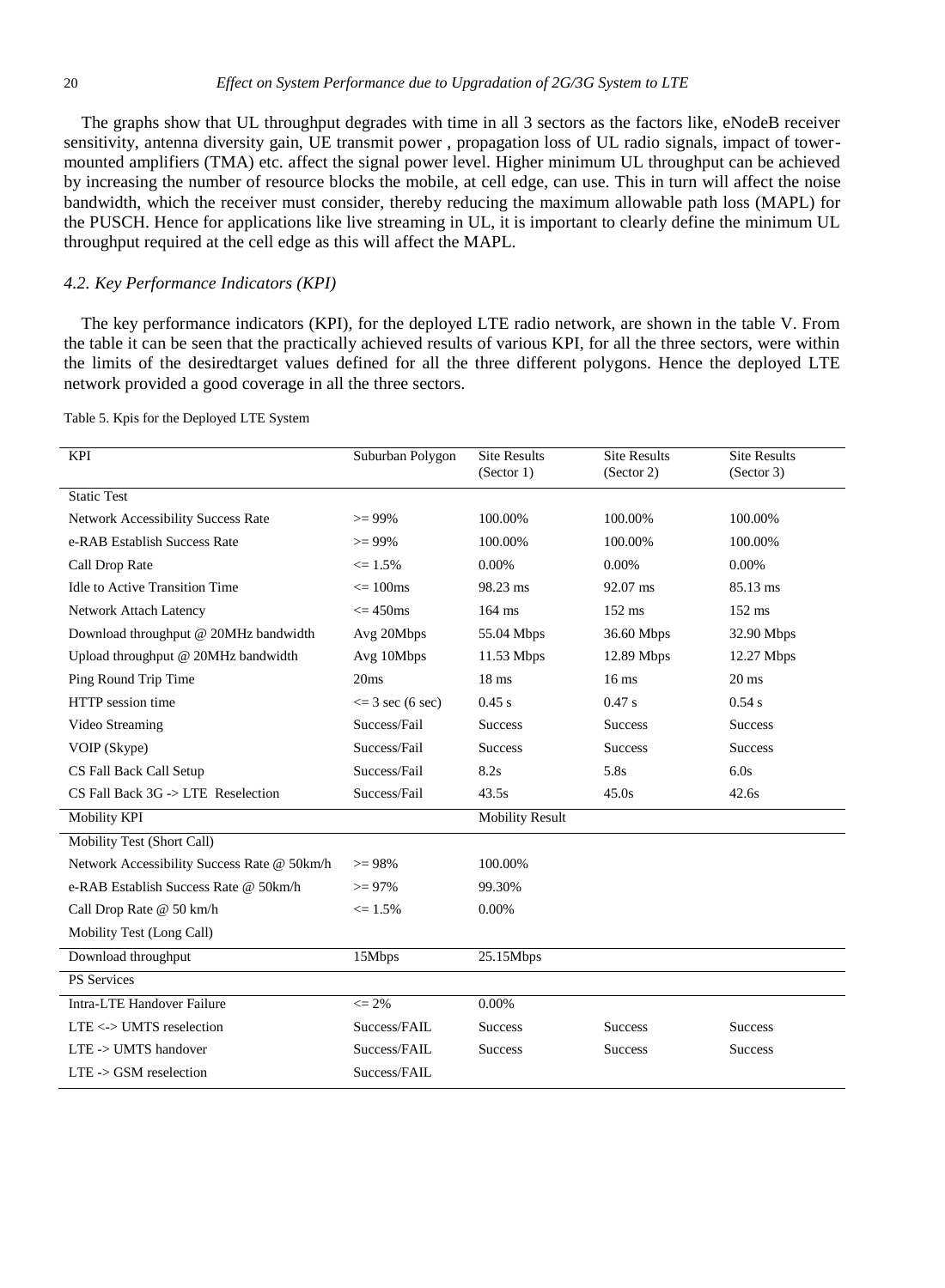#### **5. Conclusions**

The results tabulated and the plots for RSRP, SNR and throughput support the fact that with increase in RSRP and SINR the UE throughput also increases [20]. If the radio coverage of a network decreases due to UE travelling away from the site or due to interferers in the line of sight link, both the RSRP and SNR tend to decrease which in turn decrease the UE throughput. The coverage provided by 2G and UMTS radio networks was wider than that provided by LTE radio network but due to the increasing demand of mobile broadband LTE radio coverage was provided to the customers in the site area at the cost of reduction in cell size thereby requiring an increase in the number of eNodeB deployments in a particular city. LTE advanced systems wherein relaying techniques will be incorporated would support wider coverage with help of low power relay nodes deployed as substitutes of frequent high cost eNodeB so as to enable wider inter site distances and still provide cell edge coverage.

#### **Acknowledgements**

We would like to thank Mr. Pankaj Mathur, Senior RF Engineer, MobileCom Technologies for his invaluable guidance and support.

#### **References**

- [1] 3GPP ETSI TR 125.913 V8.0.0 Release 8. *Requirements for Evolved UTRA (E-UTRA) and Evolved UTRAN (E-UTRAN)*, 2009.
- [2] "*4G Impacts to Mobile Backhaul*", by Fujitsu Network Communications Inc.
- [3] Prabhat Man Sainju, "*LTE Performance Analysis on 800 And 1800 MHz Bands*", Master of Science Thesis, May 2012.
- [4] Jairo Diaz Ostos, "*To build converging wireless networks (GSM, CDMA, W-CDMA and LTE)*", Alcatel Lucent, Jan 02, 2013.
- [5] Nokia Siemens Networks, "*LTE 1800 MHz: Introducing LTE with maximum reuse of GSM assets*", a white paper, 2011.
- [6] 3GPP ETSI TS 125 215 V10.0.0 Release 10, "*Universal Mobile Telecommunications System (UMTS): Physical layer Measurements (FDD)*", Sections 5.1.1, 5.1.17 & 5.1.19, April 2011.
- [7] Mohammad S. Sharawi, "*RF Planning and Optimization for LTE Networks*", chapter 11 of "*Evolved Network planning and optimization of UMTS and LTE*", an auerbach, published by CRC press, 2011.
- [8] 3GPP TR 36.942, V8.0.0, "*EUTRA radio frequency system scenarios*". September 2008.
- [9] Salo, J., Nur-Alam, M. & Chang, K, "*Practical Introduction to LTE Radio Planning*", a white paper on basics of radio planning for 3GPP LTE in interference limited and coverage limited scenarios, European Communications Engineering (ECE) Ltd, Espoo, Finland, 2010.
- [10] Castellanos, C.U., Villa, D.L., Rosa, C., Pedersen, K.I., Calabrese, F.D., Michaelsen, P.H. and Michel, J., "*Performance of Uplink Fractional Power Control in UTRAN LTE*", IEEE Vehicular Technology Conference, Spring 2008.
- [11] Fujitsu, "*Enhancing LTE Cell-Edge Performance via PDCCH ICIC*", a white paper on challenges of optimizing cell-edge SINR and various strategies to enhance the cell-edge performance of PDCCH using the existing LTE standard.
- [12] 3GPP TS 36.101, V8.3.0, "*E-UTRA User Equipment Radio Transmission and Reception*", September 2008.
- [13] M. Hata, "*Empirical formula for propagation loss in land mobile radio services*," IEEE Transactions on Vehicular Technology, vol. 29, no. 3, Sep. 1980.